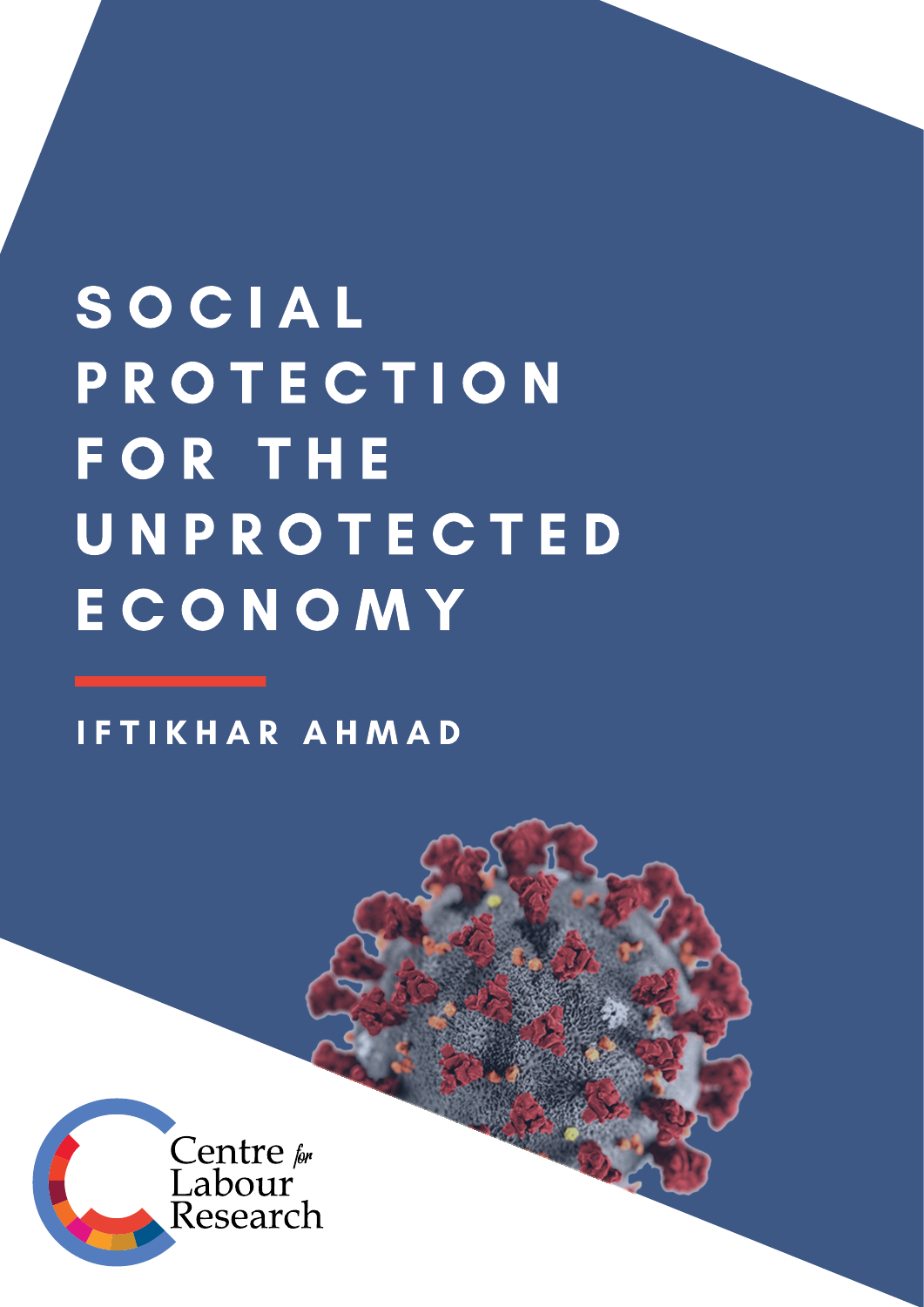## **Social Protection for the Unprotected Economy**

### **Iftikhar Ahmad<sup>1</sup>**

## **Introduction**

Pakistan has a population of around 206.67 million persons. The estimated labour force is 65.50 million which makes it the ninth largest workforce in the world. While majority of the labour force comes from the rural areas (65.51% or 42.91 million), women constitute mere 22.53% (14.76 million) of the overall labour force.

The employed labour force is 61.71 million. The employed (61.71 million) are further distributed in agriculture (38.5%) and non-agriculture (61.5%) sectors or activities. The non-agriculture sector is categorized as formal and informal sector engaging 28% (10.63 million) and 72% (27.32 million) respectively. The agricultural sector continues to be the dominant employer by employing 38.49% (24 million) of the workforce. $2$ 

What is informal sector? Pakistan Bureau of Statistics defines informal sector as all those enterprises employing less than 10 workers and are not registered under the law.<sup>3</sup>

Interestingly, a country has the option to set a specific threshold under a specific legislation. While Factories Act is applicable where 10 or more workers are employed, shops and establishments legislation is applicable even where a single worker is working. Similar is the case of Employees Old Age Benefits Act which is applicable only on those enterprises wherein 5 or more workers are engaged while Employees Social Security legislation is applicable even when a single person is working.

Taking into account the threshold of 5 person as set under the EOBI law, we recalculated informal sector. The formal sector increased from 10.63 million (28%) to 12.45 million (32.8%). However, this also shows that a large part (67% or 25.5 million) of the non-agricultural labour force are still engaged in the informal sector where social protection legislation is usually not applicable.

Now consider these facts:

- 1. There are nearly 4.47 million public sector workers in Pakistan who have access to various social protection benefits.<sup>4</sup> Even if the threshold of 10 workers is taken, it means there are 6.16 million formal private sector workers;
- 2. The unprotected sector (a mix of agriculture and informal sector) is composed of 51 million workers
- 3. Only 1.8 million workers are registered with the social security institutions;<sup>5</sup>
- 4. Employees Old Age Benefits Institution (EOBI) had only 2.65 million active contributors in 2020. EOBI has registered more than 8 million workers since its inception;<sup>6</sup>
- 5. Informal sector is an enterprise-based concept (whether certain enterprises come under legal jurisdiction), however informal employment is a job-based concept and covers also those who are working in the so-called formal sector but have informal jobs. It includes all those formal

 $1$  A comparative labour law expert and founder of the Centre for Labour Research (www.clr.org.pk)

<sup>2</sup> All labour force related statistics are taken Labour Force Survey 2017-18

 $3$  This is taken from Factories Act 1934 which is applicable only on those establishments employing 10 or more workers. Please refer to section 2(j) of the Factories Act 1934 [\(http://punjablaws.gov.pk/laws/168a.html\)](http://punjablaws.gov.pk/laws/168a.html). Similar provisions are found in KP and Sindh legislation.

<sup>4</sup> These numbers are based on LFS 2018 analysis and hence not actual numbers.

<sup>&</sup>lt;sup>5</sup> Table 9, page 36 of the "Barriers to Pay Equality in Pakistan" by ILO Islamabad Office.

<sup>6</sup> Interestingly, in the next two years, the total number of insured persons increased from 7.6 million while the number of active contributors plummeted to 2.6 million. [\(http://www.eobi.gov.pk/pice/database-stat.htm\)](http://www.eobi.gov.pk/pice/database-stat.htm)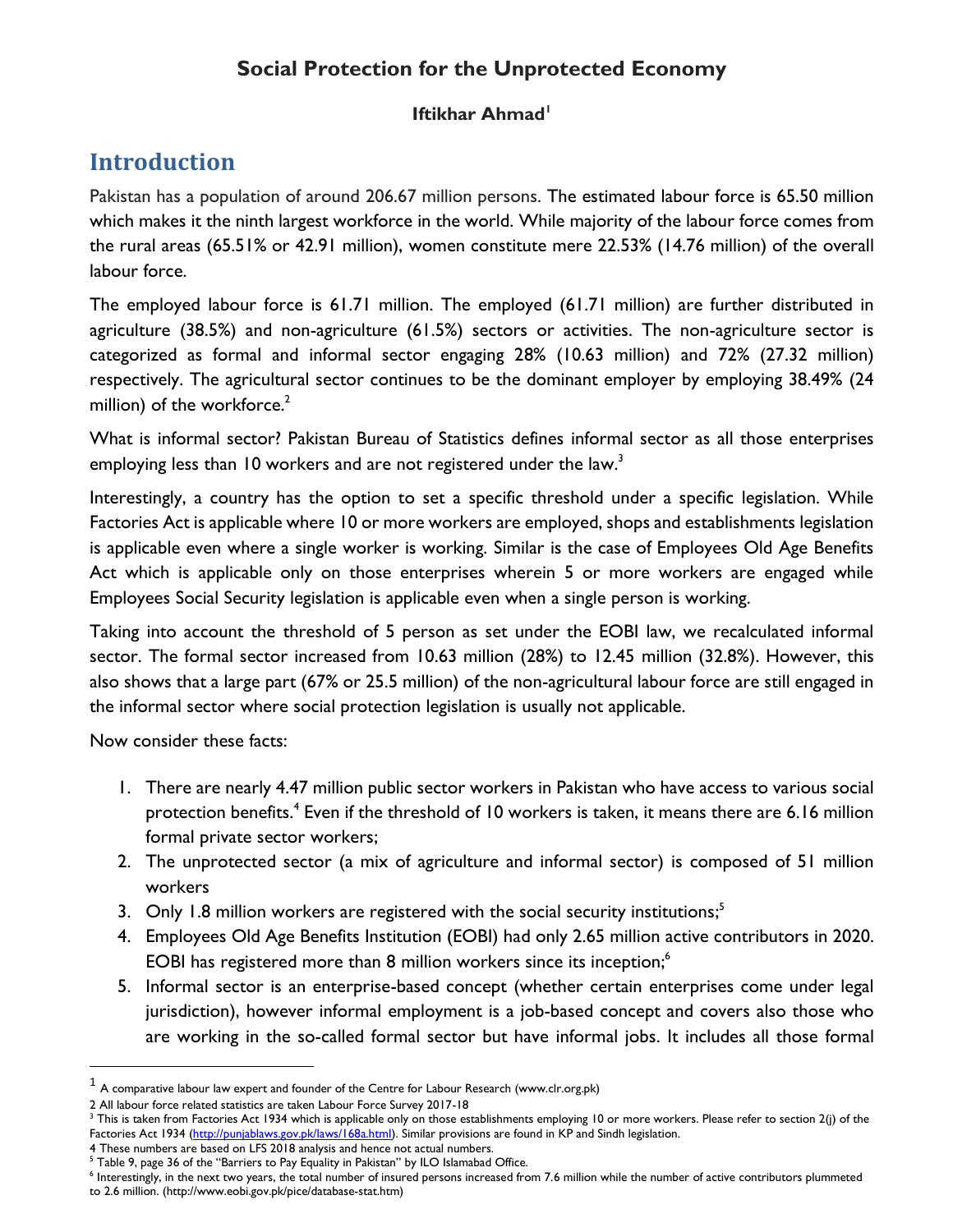sector employees who are not registered with EOBI/ESSIs and have no access to various employment security benefits, i.e., advance notice, severance pay/gratuity etc.

**6.** Considering the public sector (4.47 million) and private sector workers registered with EOBI who are active contributors (2.6 million in 2020), **the protected workforce is only 7.12 million (11% of 65.5 million). The remaining 58 million are in the unprotected employment.**

### **Social Protection for Informal Economy Workers**

Social protection for workers is not something new in Pakistan. The first social security scheme was launched more than 50 years ago. Below is the schematic view of the already existing social insurance programs in the country.

| A Schematic View of Private Sector Social Protection Programs                              |                                                                                                            |                                                                                                                                                       |                                                                       |                                                                                                                                                                            |  |
|--------------------------------------------------------------------------------------------|------------------------------------------------------------------------------------------------------------|-------------------------------------------------------------------------------------------------------------------------------------------------------|-----------------------------------------------------------------------|----------------------------------------------------------------------------------------------------------------------------------------------------------------------------|--|
| Program                                                                                    | <b>Applicability</b><br><b>Threshold</b>                                                                   | <b>Benefits</b>                                                                                                                                       | <b>Beneficiaries</b>                                                  | <b>Financing</b>                                                                                                                                                           |  |
| <b>Employees Social</b><br><b>Security</b><br>Institutions (19657;<br>2016 <sup>8</sup>    | 5 or more workers<br>(all types of<br>establishments)                                                      | <b>Health Services</b><br>(medical care)<br>Cash Support (injury,<br>disablement, sickness,<br>death, maternity, iddat)                               | Private formal<br>Sector registered<br>employees                      | Employer Contribution (6% of<br>applicable wage)                                                                                                                           |  |
| <b>Employees Old-Age</b><br><b>Benefits</b><br>Institutions (1976 <sup>9</sup> ;<br>201410 | 5 or more workers<br>(all types of<br>establishments)                                                      | Old age pension<br>Invalidity pension<br>Survivor's pension<br>Old age cash grant                                                                     | Private formal<br>Sector registered<br>employees                      | Employer Contribution (5% of<br>applicable wage limit)<br><b>Employee Contribution</b><br>(1% of applicable wage limit)                                                    |  |
| <b>Workers Welfare</b><br>Fund (1968 <sup>11</sup><br>$&1971^{12}$                         | all industrial<br>establishments with<br>annual income<br>above 0.5 million<br>every registered<br>company | Cash support (marriage<br>grant, death grant,<br>educational<br>scholarships)<br>In-kind support<br><b>Education facilities</b><br>Housing facilities | Workers of<br>registered<br><b>Establishments</b><br>(Private sector) | Employer Contribution (2% of the<br>industrial sector profit over a<br>certain limit; non distributed profit<br>after distribution of 5% of total<br>profit among workers) |  |
| <b>Workers Children's</b><br><b>Education</b><br>Ordinance (1972) <sup>13</sup>            | 10 or more workers<br>(all types of<br>establishments)                                                     | Free education of<br>up to two children to<br>High School                                                                                             | Workers of<br>registered<br><b>Establishments</b><br>(Private sector) | Employer Contribution (PKR 100<br>per year)                                                                                                                                |  |
| Workers'<br><b>Compensation Act</b><br>(1923 <sup>14</sup> , 2013, and<br>2015             | All types of<br>establishments                                                                             | Compensation for<br>death, permanent<br>disability and<br>temporary disability                                                                        | Private formal<br>sector workers                                      | Employer liability/employer may<br>provide the benefits itself or<br>through group insurance                                                                               |  |

<sup>7</sup> <https://www.pessi.gop.pk/Download/ordinance.pdf>

<sup>8</sup> <http://www.pas.gov.pk/uploads/acts/Sindh%20Act%20No.VI%20of%202016.pdf>

<sup>9</sup> <http://www.eobi.gov.pk/amendment/ammendment-ndx.html>

<sup>&</sup>lt;sup>10</sup> <http://www.sindhlaws.gov.pk/setup/publications/PUB-15-000048.pdf> (amended in 2016 and 2018)

<sup>&</sup>lt;sup>11</sup> <https://www.ilo.org/dyn/natlex/docs/ELECTRONIC/5285/123350/F-293103074/PAK5285.pdf>

<http://www.pas.gov.pk/uploads/acts/Sindh%20Act%20No.XVIII%20of%202016.pdf>

<sup>&</sup>lt;sup>12</sup> <https://www.ilo.org/dyn/natlex/docs/ELECTRONIC/5285/123350/F-293103074/PAK5285.pdf>

<sup>13</sup> <http://punjablaws.gov.pk/laws/1251a.html>

<sup>&</sup>lt;sup>14</sup> <http://punjablaws.gov.pk/laws/29a.html>;

[http://kpcode.kp.gov.pk/uploads/2013\\_19\\_THE\\_KHYBER\\_PAKHTUNKHWA\\_WORKERS\\_COMPENSATION\\_ACT\\_20133.pdf](http://kpcode.kp.gov.pk/uploads/2013_19_THE_KHYBER_PAKHTUNKHWA_WORKERS_COMPENSATION_ACT_20133.pdf) ; <http://www.pas.gov.pk/uploads/acts/Sindh%20Act%20No.VII%20of%202016.pdf>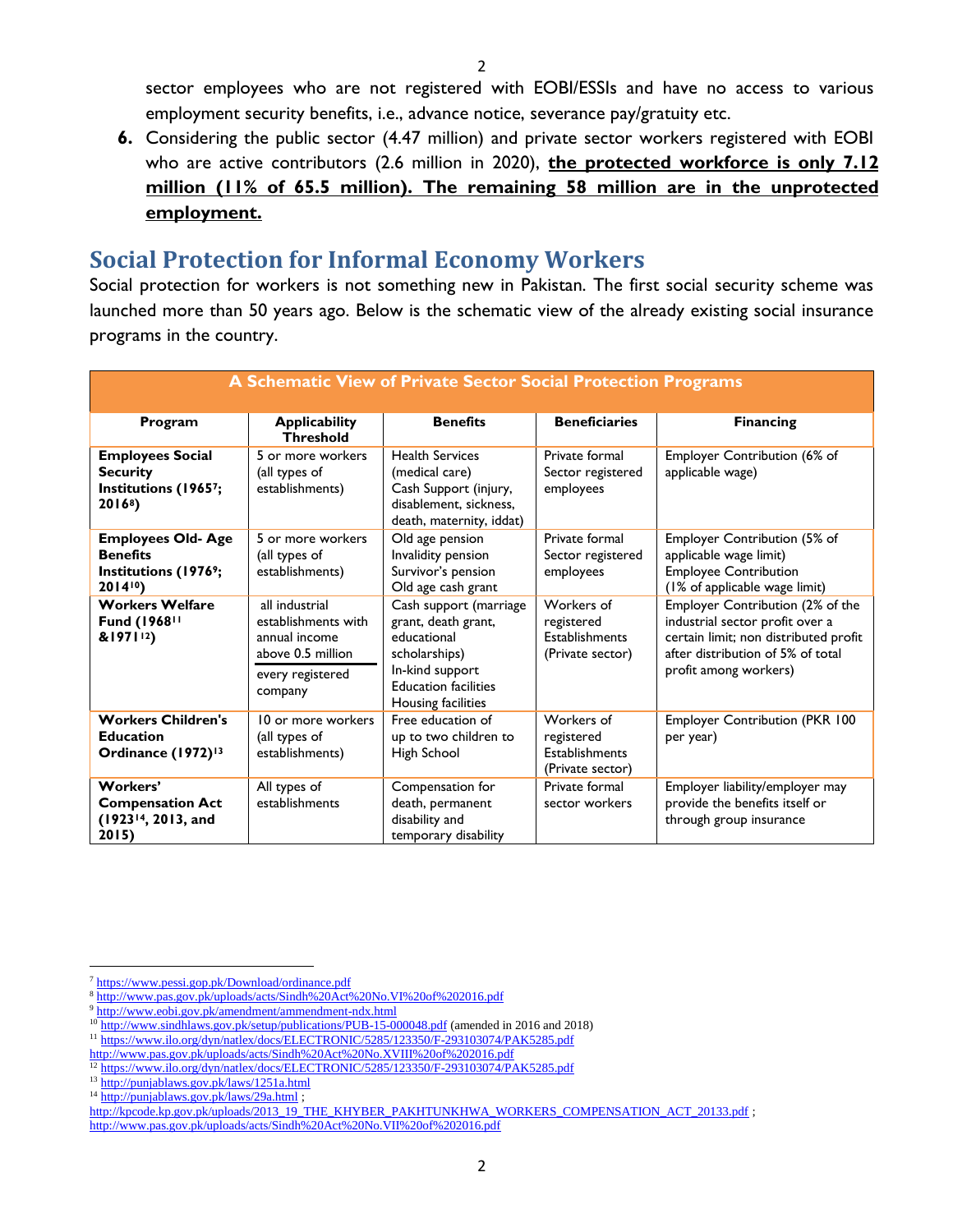## **How to Cover the Formal Sector Workers with Informal Jobs?**

### **Requiring Employment Contract**

A large majority of workers in the formal sector do not receive statutory appointment letters/employment contracts from their employers on their appointment. This prevents workers from claiming and proving their identity as workers and get access to various workplace rights including registration with labour welfare schemes like social security (ESSIs), EOBI, and Workers Welfare Fund. The current provision<sup>15</sup> merely requires an employer to provide an appointment letter to a worker on his/her appointment, transfer or promotion without stetting any limit on the number of days. One way would be to set a limit within which the contract must be provided to the worker. The limit cannot be greater one wage period, i.e., maximum one month. If a worker is not given his contract within the period, his employment is presumed as permanent employment.<sup>16</sup>

3

### **Allowing workers to self-register**

Currently workers are registered with the social protection institutions by the employer. If workers are allowed to self-register, it will make the registration process speedier and a majority of workers will be covered. Employees Old Age Benefits Act already allows insured persons to communicate their particulars directly to the Institutions. Similar provisions can be added to the social security legislation as well. Directorate of Workers' Education must be engaged in training workers on self-registration mechanisms.

### **Covering Informal Sector**

The Sustainable Development Goals (SDGs) adopted in 2015 require the signatory countries to "implement nationally appropriate social protection systems for all, including floors" for reducing and preventing poverty (SDG 1.3). The Governments and social partners already agreed on extension of social security by adopting the ILO Social Protection Floors Recommendation No. 202 in 2012.

Article 38(C) of the Constitution of Pakistan requires the state to "provide for all persons employed in the service of Pakistan or otherwise, social security by compulsory social insurance or other means". Article 38(D) similarly requires the State to "provide basic necessities of life, such as food, clothing, housing, education and medical relief, for all such citizens, irrespective of sex, caste, creed or race, as are permanently or temporarily unable to earn their livelihood on account of infirmity, sickness or unemployment".

<sup>&</sup>lt;sup>15</sup> Standing Order 2-A of the Industrial and Commercial Employment (Standing Orders) Ordinance, 1968 http://punjablaws.gov.pk/laws/222.html# ftn59 (similar provisions are applicable in KP and Sindh); <http://www.pas.gov.pk/uploads/acts/Sindh%20Act%20No.XI%20of%202016.pdf> and

[http://kpcode.kp.gov.pk/uploads/2013\\_11\\_THE\\_KHYBER\\_PAKHTUNKHWA\\_INDUSTRIAL\\_AND\\_COMMERCIAL\\_EMPLOYMENT\\_STANDING\\_O](http://kpcode.kp.gov.pk/uploads/2013_11_THE_KHYBER_PAKHTUNKHWA_INDUSTRIAL_AND_COMMERCIAL_EMPLOYMENT_STANDING_ORDERS_ACT_2013.pdf) [RDERS\\_ACT\\_2013.pdf](http://kpcode.kp.gov.pk/uploads/2013_11_THE_KHYBER_PAKHTUNKHWA_INDUSTRIAL_AND_COMMERCIAL_EMPLOYMENT_STANDING_ORDERS_ACT_2013.pdf)

<sup>&</sup>lt;sup>16</sup> Nearly all European countries use this limit requiring employer to provide a worker with employment contract.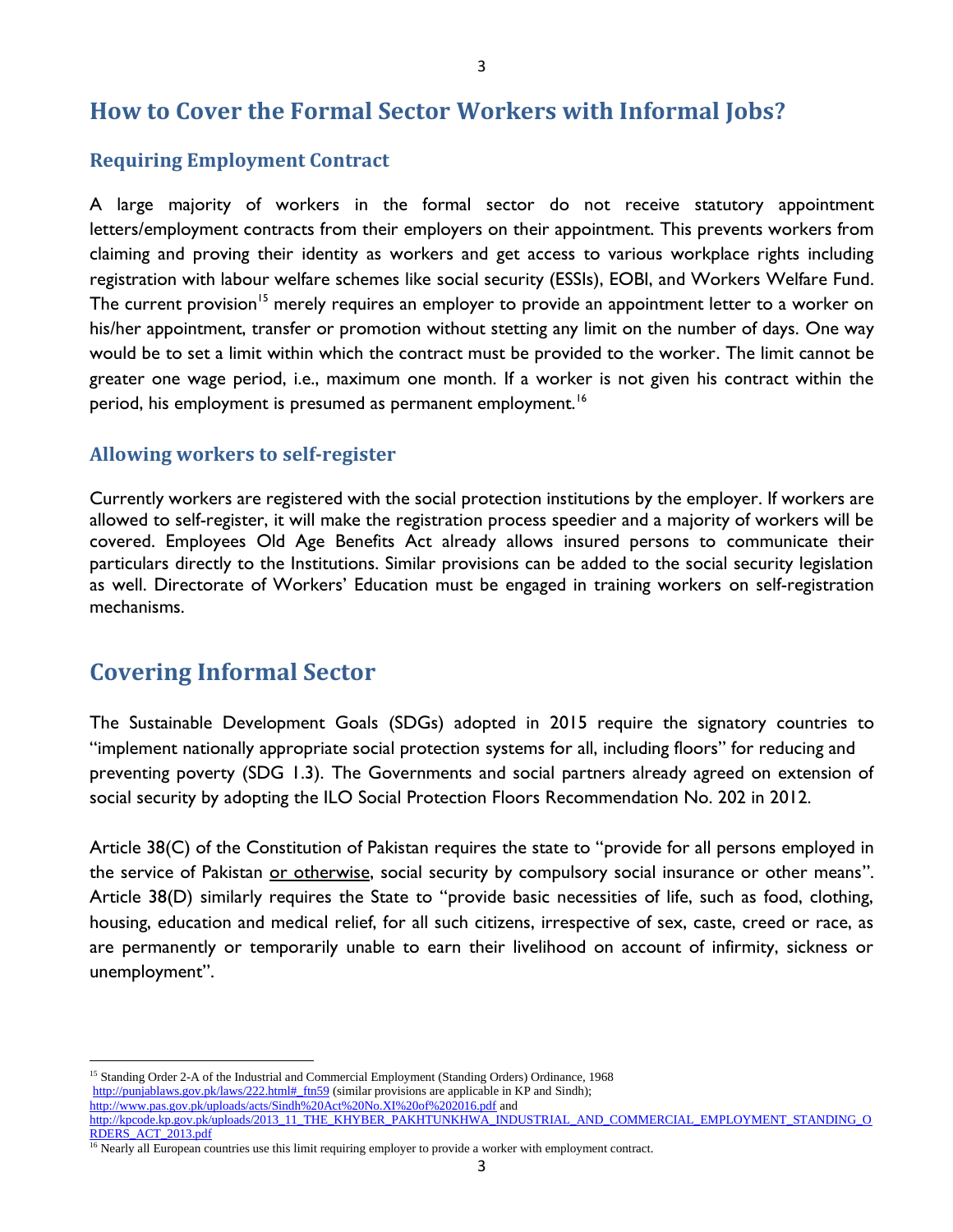ILO Social Security (Minimum Standards) Convention, 1952 (No. 102) is globally recognized as a key reference for the design of rights-based, sound and sustainable social protection systems. The Convention sets out the minimum levels of protection, to be guaranteed, in relation to coverage, adequacy, conditions for entitlement and duration with respect to a set of 9 social risks often referred to as the branches of national social security systems. These include medical care and cash benefits provided in the event of sickness, unemployment, old-age, employment injury, family responsibilities, maternity, invalidity and death of the breadwinner (survivors' benefits).

4

It must be clarified at this stage that formal sector workers are already covered for 7 of the 9 benefits, proposed under C102. Those missing are unemployment benefits and family and child benefits. For a comparative analysis of the provisions of C102 and local legislation, please refer to **Annex-A**.

The benefits can also be bifurcated into short-term and long-term benefits:

- 1. **Short term**: medical care, sickness benefit, unemployment benefit, employment injury benefit, maternity benefit
- 2. **Long term**: old age pension, disability and invalidity benefit, survivors' benefit

Instead of creating new institutions, short term benefits (medical care as well cash benefits) can be provided through Employees Social Security Institutions while long term benefits must be kept with EOBI with added responsibility of managing occupational disability.

Employees' Old-Age Benefits Act was promulgated in 1976 to provide subsistence pensions to Pakistani workers, employee/insured persons from the private sector who retires after completing a minimum number of years of insurable employment. A 2012 decision by the Sindh High Court in the matter of Soneri Bank and others versus EOBI and others decided that amendments brought in the 1976 Act through Finance Acts were without any lawful authority and thus void.<sup>17</sup> In the matter on Nishat Chunian v/s Federation of Pakistan & others, Lahore High Court struck down the amendment made in EOB Act through Finance Act, 2005. The Supreme Court in the matter of EOBI v/s Soneri Bank and other decided that amendments made in labour laws through Finance Acts of 2006, 2007 and 2008 are *ultra-vires.*

The decision has a vital impact on whole of the scheme as by the said order amendments made in the Act through the Finance Acts of 1986, 1995, 2005-2008 have become void with effect from 03 October 2012. A couple of examples would be enough to indicate how this affects the working of EOBI. Before the Court order:

1. The Act was applicable to all such enterprises wherein 5 or more workers were employed. Now, it is applicable on all such enterprises wherein 10 or more workers are engaged.

<sup>&</sup>lt;sup>17</sup> Since contribution under the Act is a fee and not a tax, thus it cannot be amended through Finance Act.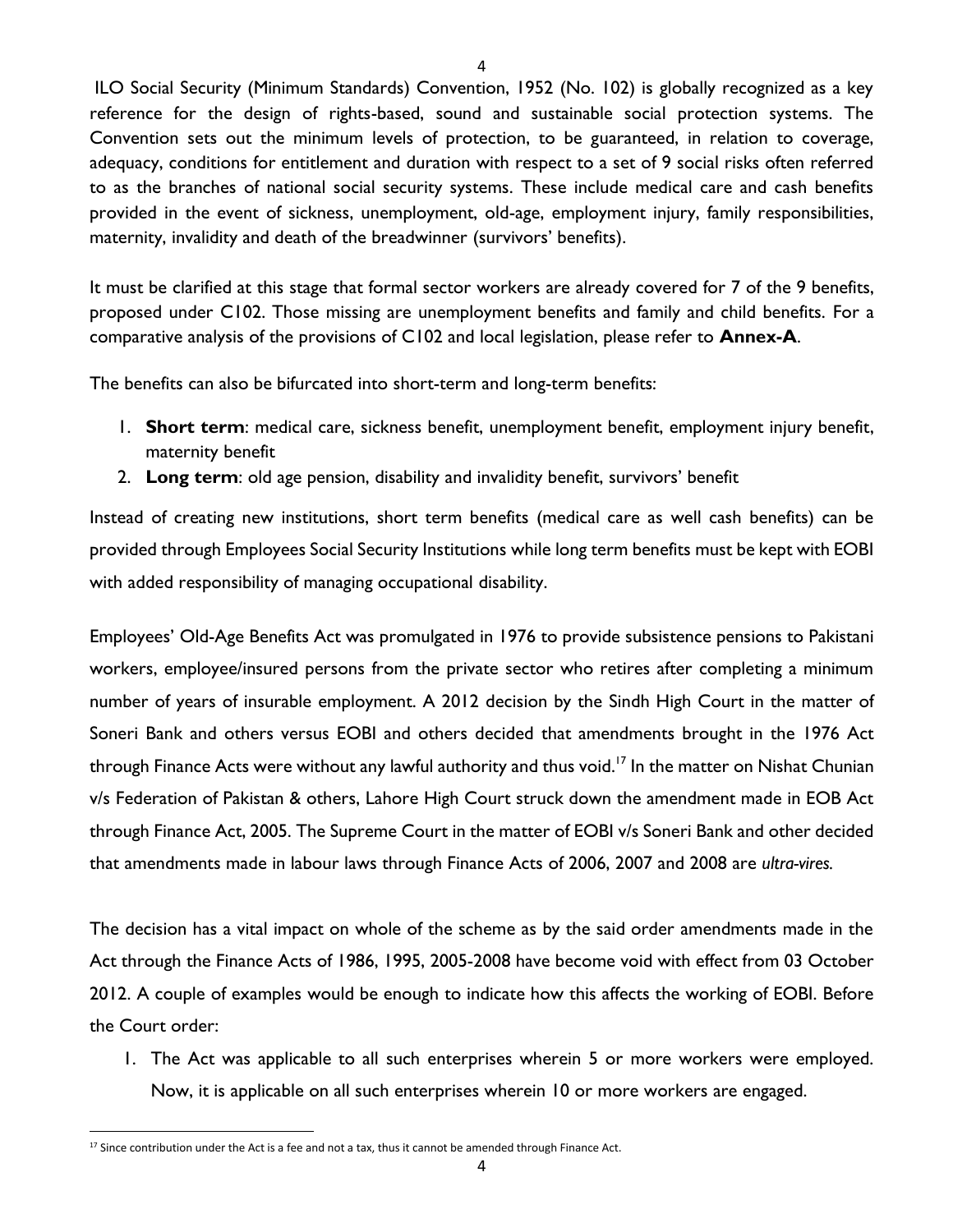- 5
- 2. Employer's contribution was 5% of the applicable wage (minimum wage). Now, it is 6% of the applicable wage "Provided that no contribution shall be payable on so such of an insured person's wages as is in excess of three thousand rupees" (6% of 3000 is 180 rupees);
- 3. Worker's contribution was 1% of the applicable wage (minimum wage). Now it is 20 rupees.
- 4. EOBI was applicable to the banking sector. However, the banking sector is no longer under the jurisdiction of EOBI.

This all affects the sustainability and viability of EOBI whose funds would be depleted by the year 2027 or even earlier, considering the recent increase in pension from 5,250 rupees to 6,500 rupees. Currently, the EOBI falls under the jurisdiction of Ministry of OP&HRD and since devolution, no change could be initiated in the legislation. However, there is a way out with the formation of Poverty Alleviation and Social Safety (PASS) Division.

While the term labour legislation is used in Pakistan to cover all legislation affecting workers, there is a difference between labour and employment legislation and social protection legislation. Employees Social Security legislation, Employees Old Age Benefits Act as well as Workers Welfare Fund Act are social protection legislation and can be dealt with by the PASS Division. Under the Rules of Business 1973 (amended in April 2019), PASS Division has the mandate to work on "policies regarding social protection with objective to provide basic necessities of life, such as food, clothing, housing, education and medical relief, for all such citizens, as are permanently or temporarily unable to earn their livelihood on account of infirmity, sickness or unemployment". This is actually reiteration of the Art. 38(D) of the Constitution which the governments aims to bring under fundamental rights through a constitutional amendment, as proposed under Ehsaas Program.

Our proposal is that EOBI and WWF may be transferred to the new Division since social protection is the federal subject. Once these are transferred to PASS Division, a wholesale reform can be initiated through amendment or drafting and enacting a new legislation for EOBI and WWF by the federal legislature, removing all those lacunas that have occurred due to recent court judgements.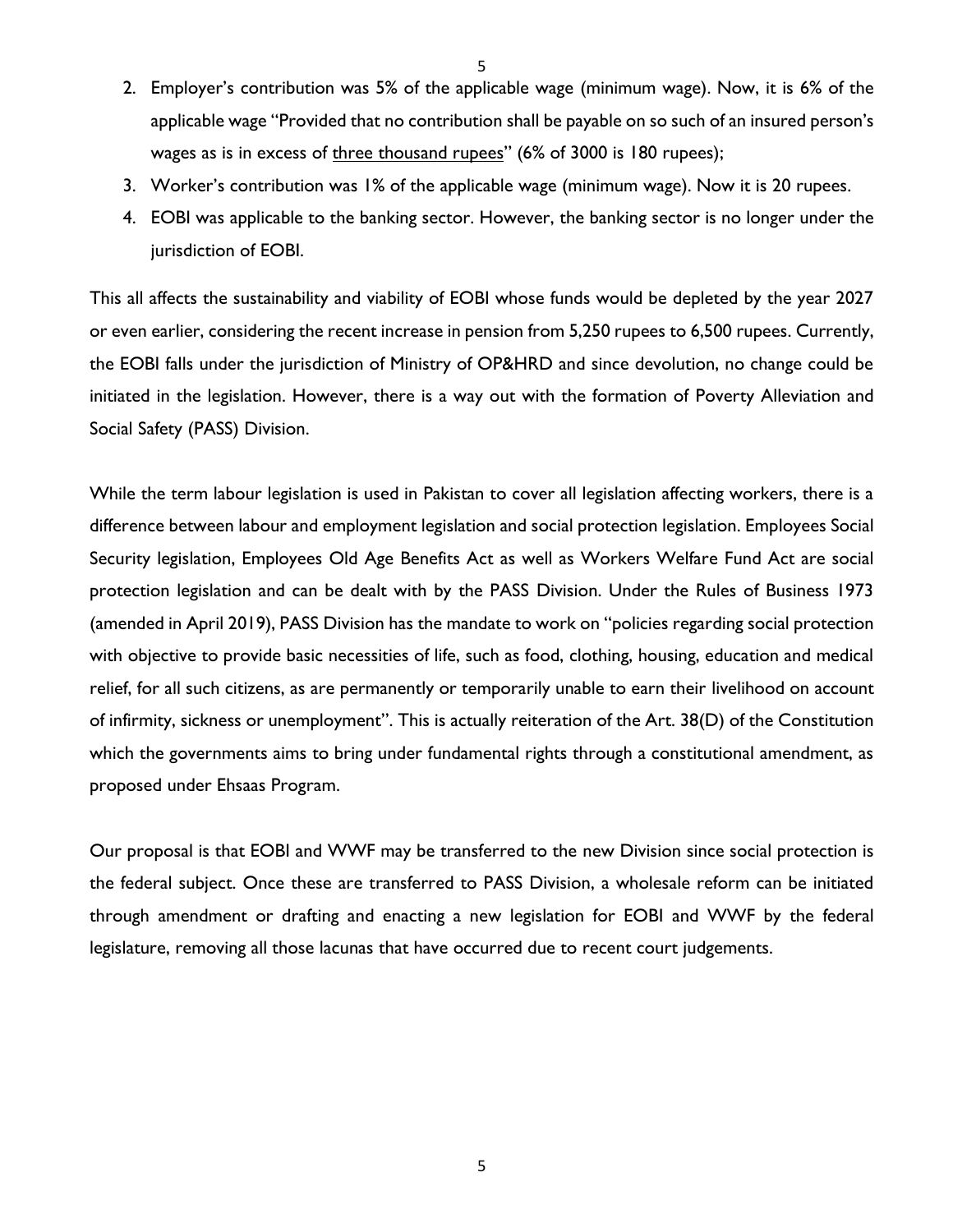### **Comparison with Neighbouring Countries**

While many here praise Bangladesh for its economic performance but interestingly it has no contributory social insurance system. The benefits are either means tested (noncontributory) or employer liability. India has well developed social insurance programs where the employer contribution is 20.75%<sup>18</sup>of the pay roll while worker contribution is 13.75%. In Sri Lanka, employer's contribution is 15% while worker's contribution is 8%. Pakistan has fully developed social insurance programs where employer's contribution is 11% while worker's contribution is 1%. There are also certain areas which are employer liability (workers' compensation, maternity benefit for workers with wages higher than a certain limit). In China, employer's contribution is 23.75% while worker's contribution is 9% of applicable wage. In Iran, the employer's contribution is 23% of the payroll while worker's contribution is 7% of the wage rate. What is evident from this table is that except Bangladesh where no social insurance system exists so far, workers' contribution to the social insurance programs is the least in Pakistan. Similarly, employers' contribution in Pakistan is half of the regional average.

In order to make these social protection programs sustainable, contribution from social partners has to increase. Similarly, the government's matching grant has to be provided every year. As shown in the comparative table above, insured person's contribution to social insurance programs is 9% in China and 13.75% in India.

|                   | A comparative Analysis of Funding of Social Security Programs <sup>19</sup>                                          |                                                                                         |                                                                          |                                                   |                                                 |
|-------------------|----------------------------------------------------------------------------------------------------------------------|-----------------------------------------------------------------------------------------|--------------------------------------------------------------------------|---------------------------------------------------|-------------------------------------------------|
| <b>Country</b>    | Old-age, disability,<br>and survivors                                                                                | <b>Sickness</b><br>and maternity                                                        | <b>Work injury</b>                                                       | <b>Unemployment</b><br><b>Benefits</b>            | <b>Total</b><br><b>Contribution</b>             |
| <b>Bangladesh</b> | Means tested                                                                                                         | Employer<br>liability                                                                   | Employer liability                                                       | None                                              | No contributions                                |
| China             | Social Insurance (ER: <sup>20</sup><br>20%; EE: 8-12%)                                                               | Employer<br>liability<br>(sickness);<br>Social Insurance<br>(ER:1%<br>for<br>maternity) | Social<br><b>Insurance</b><br>(ER: 0.75%)                                | Social<br><b>Insurance</b><br>(ER: 2%; EE: 1%)    | ER: 23.75%<br>EE: $9%$<br>Total: 32.75%         |
| India             | Provident Fund (ER <sup>21</sup> :<br>3.67%; EE: 12%) Social<br>Insurance (ER: 8.33%;<br>Gov: 1.16); Gratuity:<br>4% | Social<br>Insurance<br>EE:1.75%)                                                        | (ER:<br>4.75%;                                                           | Funded<br>through<br>sickness<br>and<br>maternity | ER: 20.75%<br>EE: 13.75%<br><b>Total: 34.50</b> |
| <b>Iran</b>       | Social Insurance (ER:<br>14%; EE: 5%)                                                                                | Insurance (ER: 6%; EE: 2%)                                                              | Cash benefits covered under old age<br>program. Medical benefits, Social | Social<br><b>Insurance</b><br>(ER: 3%)            | ER: 23%<br>EE: $7%$<br><b>Total: 30%</b>        |
| Pakistan          | Social Insurance (ER:<br>5%; EE: 1%)                                                                                 | Employer<br>liability<br>and<br>Social Insurance                                        | Social<br>Insurance<br>(ER: 6%)                                          | None                                              | <b>ER: 11%</b><br><b>EE: 1%</b><br>Total: 12    |

<sup>&</sup>lt;sup>18</sup> Employers contribution also rises to 19% in Pakistan once the gratuity (8% of applicable wage per annum) is added to the total contribution made by the employer. However, gratuity is available only to the permanent workers.

<sup>20</sup> Employer contributes as a percentage of overall payroll while worker pays a percentage of his/her wage.

<sup>&</sup>lt;sup>21</sup> ER is for Employer while EE is for Employee.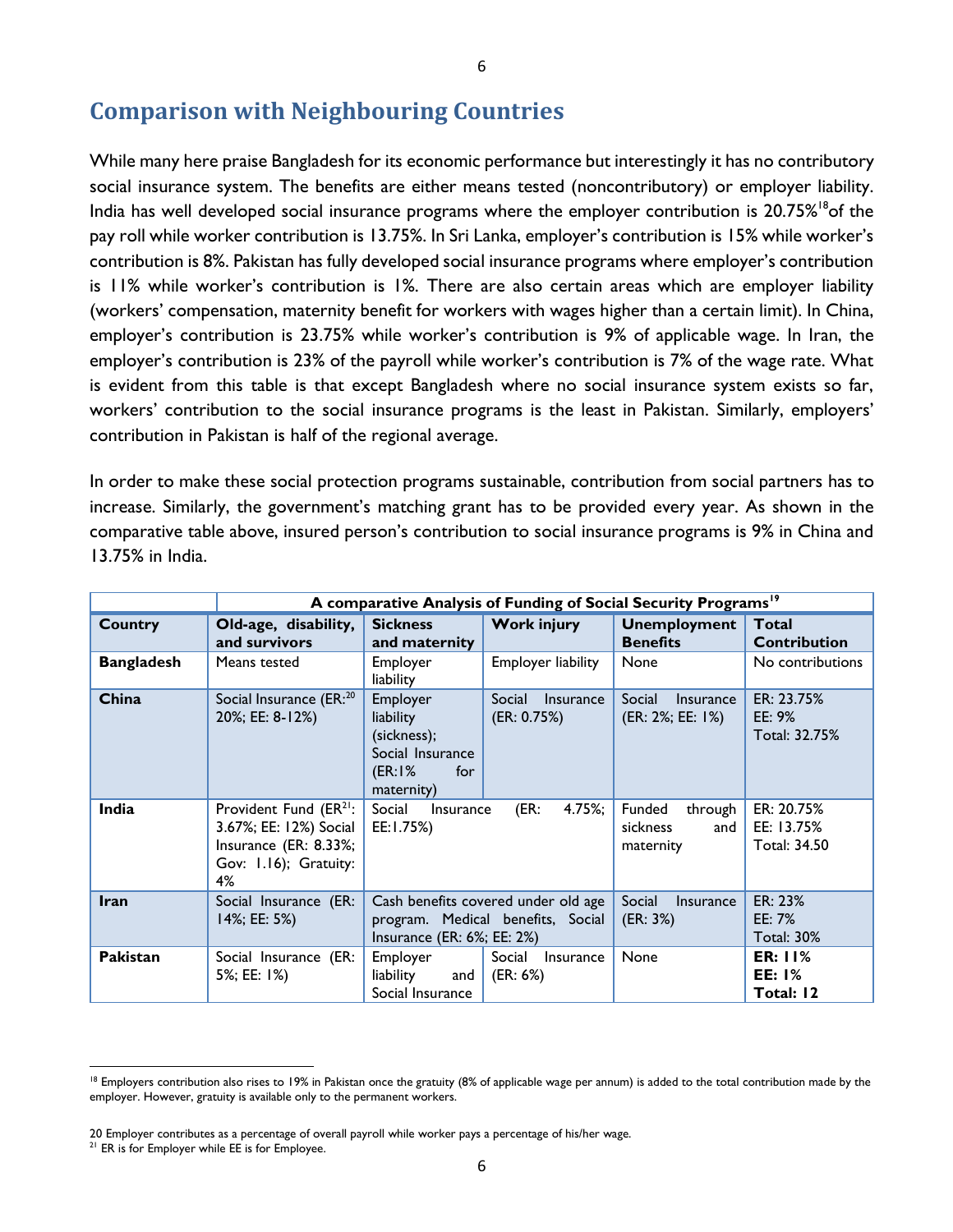| <b>Sri Lanka</b> | Social Insurance (ER: Employer   | Employer liability None | ER: 15%           |
|------------------|----------------------------------|-------------------------|-------------------|
|                  | 12%; EE: $8\%$ ) Trust liability | (through                | EE: 8%            |
|                  | Fund $(ER: 3%)$                  | insurance)              | <b>Total: 23%</b> |

7

### **Recommendations**

- 1. Ensure that **every worker**, irrespective of nature of contract and wage payment status, gets an employment contract and **is registered with social insurance institutions**. To ensure compliance, raise the penalties;
- 2. Allow **workers to register themselves** with the social insurance institutions. Once the worker is registered, employer must be registered within a month (in such cases where the establishment is not registered of where the worker was not registered with the social insurance institution);
- 3. **Worker's contribution** is quite minimal under the current system. It must be gradually raised from 1% to 5% in the next 5 years under EOBI. As for ESSIs, worker's contribution must be raised to at least 3% by 2023. Currently, workers pay nothing to the ESSI.
- 4. **Employers' contribution** must also be raised to a level comparable with other countries in the region.
- 5. **Linking registration with social insurance institutions with CNIC** (B form) and covering every worker irrespective of his work status (permanent, temporary, contract, etc.). (FBR and BISP/Ehsaas are already using CNIC data from NADRA for collecting taxes and giving cash transfers respectively).
- 6. National legislation allows adolescents (above 14 years/15 years in Punjab but under 18 years) to engage in employment however they are not registered with any social insurance institution until they have a CNIC (18 years of age). Interestingly, their employment is based on B form which already has their CNIC number. Thus, the **adolescents must be registered with social insurance institutions** on the basis of this B form and their contributions be paid. Similar is the case for apprentices.
- 7. Social Security legislation and implementation is already provincial while EOBI and WWF legislation is "frozen in time" since devolution in 2010. As proposed in the pages above, there is a need to move these subjects to the MoPASS and **enact new legislation on EOBI and WWF at federal level**. (WWF has been engaged in providing housing facilities for workers for more than 4 decades. Its experience can be used in providing housing to the underserved in Naya Pakistan Housing Program)
- 8. The **short-term benefits** to the informal economy workers (especially informal sector enterprises) can be provided through PESSIs. The benefits must be provided in a phased manner. The first step should be provision of healthcare services. In the second phase, flat rate sickness, maternity and employment injury benefits can be provided.
- 9. As indicated in Annex-A, Pakistan largely meets the requirements of ILO Convention 102. Unemployment Benefits and family & child benefits are still not provided. In order to make EOBI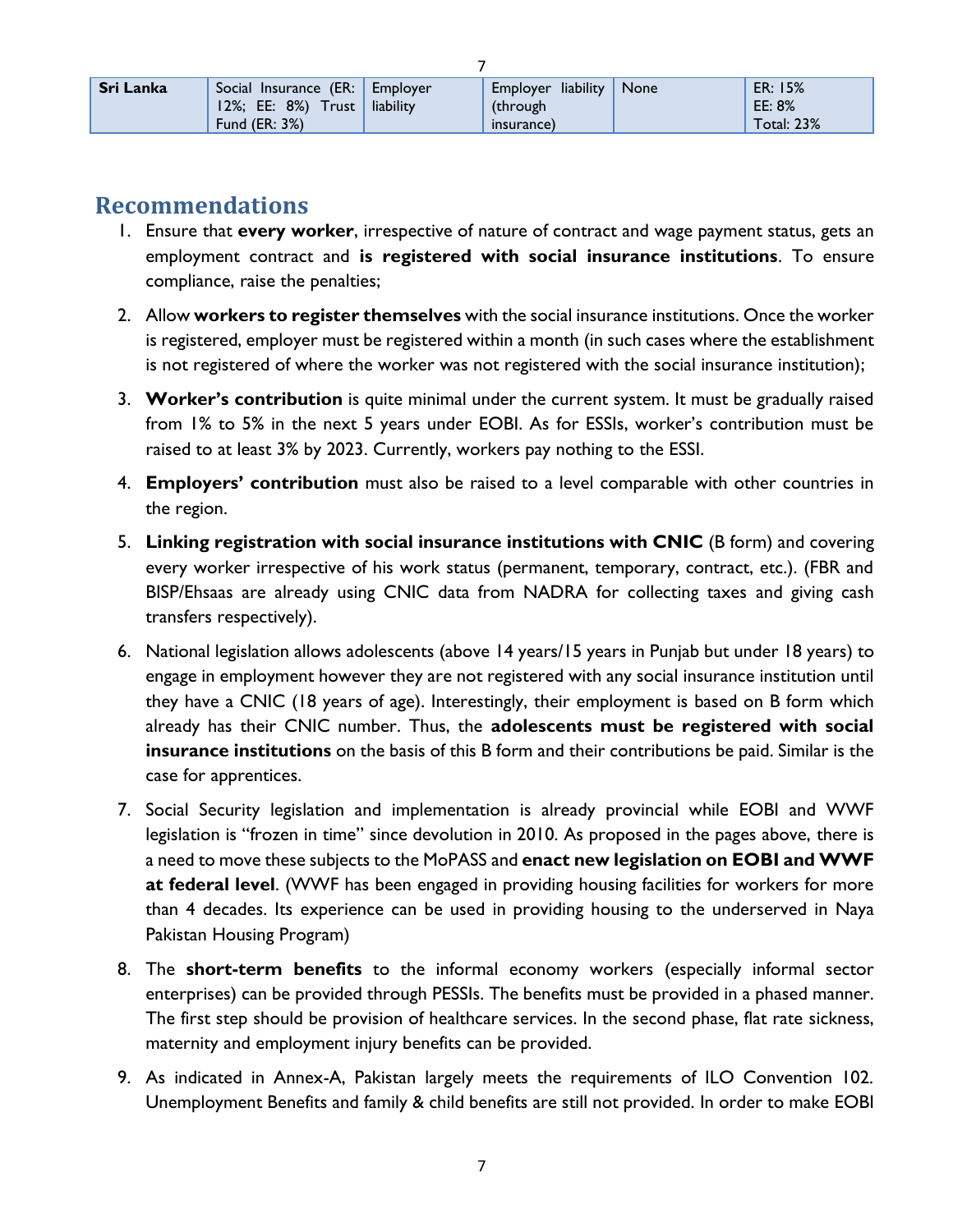8

sustainable, the **minimum years of contributions for old age pension** must be raised from current 15 years to at least 25 years in the next 15 years (by 2035).

- 10. The contribution raising and minimum years increase proposal are rudimentary and have been proposed keeping in view the international practice. Their applicability must be worked by actuarial evaluation teams in Ministry of Finance and EOBI.
- 11. **Enact new legislation for micro enterprises**, employing less than 10 workers. LFS already shows that 27.32 million are in the non-agricultural informal sector. Shops and Establishments legislation is already there however it is not solely for micro enterprises. We propose a simplified single labour code for micro enterprises, with less requirements and ease of compliance.
- 12. Centre for Labour Research is already working on a **single labour code which is authenticated by Islamic legal sources.** Keeping in view the honourable Prime Minister's reference to the Riyasat e Madina model, it would be worthwhile to enact such a Code facilitating the employer while ensuring workplace rights in the light of Quran and Sunnah.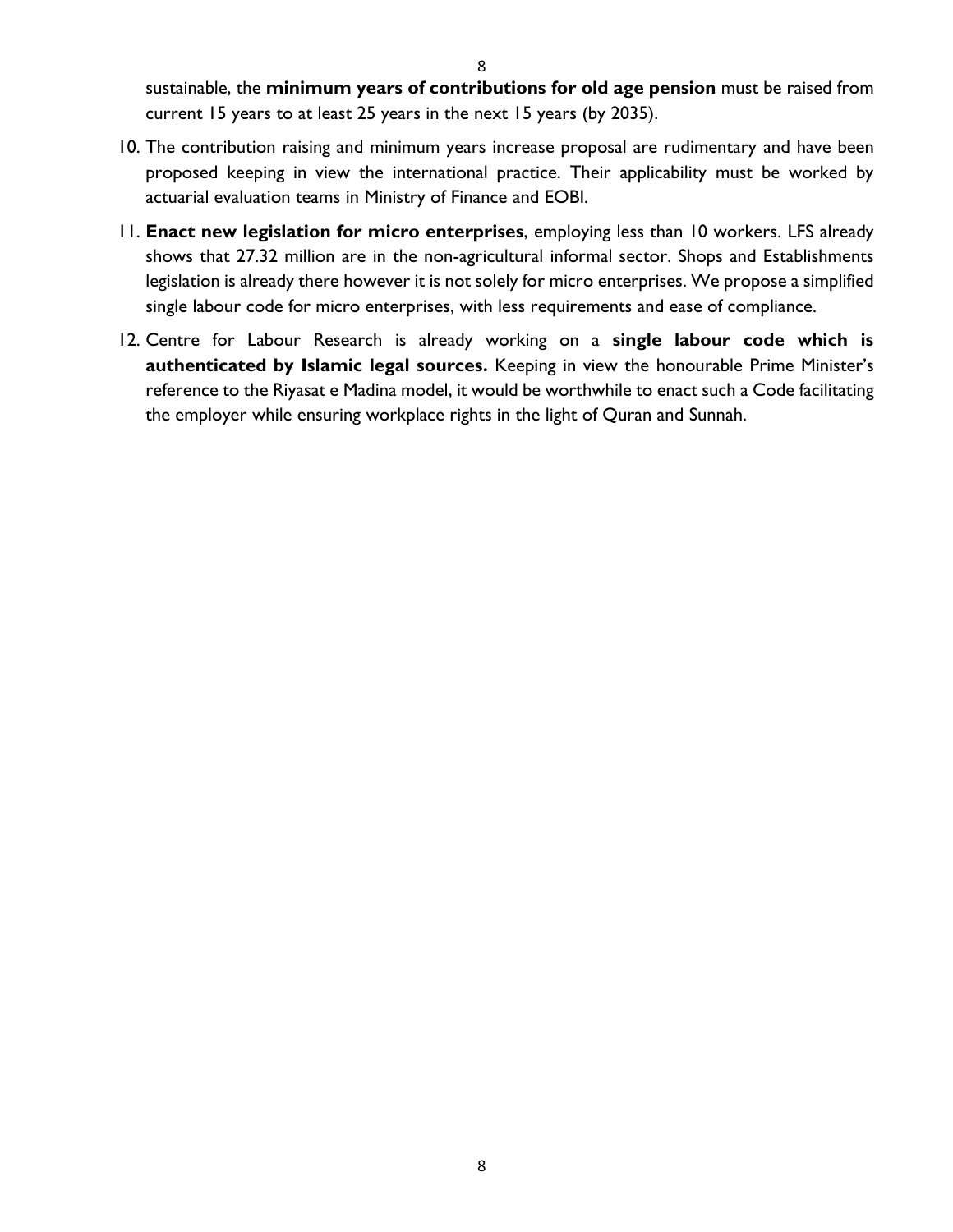

 $\bullet$ 

# **Social Protection for the Unprotected Economy**

ILO's Minimum Standards and Employment Related Social Protection Benefits in Pakistan

#### **Convention No. 102: Minimum Standards Recommendation No. 202: Basic protection Provisions from Pakistani Social Protection Legislation**

whatever its cause; pregnancy, childbirth and their

vees social security ordinance, applicable in Balochistan,

ependents are covered within a certain wage limit, in

ilities and hospitals provide medical services. Benefits l care, specialist care, medicine, hospitalization, and

or as long as considered necessary or for six months after ed entitlement to sickness benefits, whichever period is

care is provided for up to 12 weeks.

period for general medical benefits.

#### **Pakistani Social Protection Legislation**

Iting from illness that results ome

 $y$ ees social security ordinance, applicable in Balochistan,

ependents are covered within a certain wage limit, in ing 5 or more workers

of the worker's actual earnings (50% in Khyber

chistan provinces); 100% for tuberculosis and cancer

in khwa and Balochistan provinces).

 $%$  of the worker's actual earnings

paid after a two-day waiting period for up to 121 days sis and cancer) in a one-year period.

orker must have at least 90 days of contributions in the capacity began.

#### **Pakistani Social Protection Legislation**

nd their consequences; suspension in work resulting from the suspension of income

vees social security ordinance, applicable in Balochistan,

le in Sindh) 1958 (separator) in Balochistan, ICT, KP and

s law, applicable in Sindh) private sector are covered

ealthcare is provided through social security hospitals as

are entitled to 100% of their earnings for 12 weeks (16 ernity leave.

|                                                                    |                                                                                                                                                                                                                                                                                                                                               | 1. Medical Care/Health Protection                                                                                                                                                                                                                                                                                                                                                                                                                                                                                 |                                                                                                                                                                                                                                                                         |
|--------------------------------------------------------------------|-----------------------------------------------------------------------------------------------------------------------------------------------------------------------------------------------------------------------------------------------------------------------------------------------------------------------------------------------|-------------------------------------------------------------------------------------------------------------------------------------------------------------------------------------------------------------------------------------------------------------------------------------------------------------------------------------------------------------------------------------------------------------------------------------------------------------------------------------------------------------------|-------------------------------------------------------------------------------------------------------------------------------------------------------------------------------------------------------------------------------------------------------------------------|
|                                                                    | <b>Convention No. 102: Minimum Standards</b>                                                                                                                                                                                                                                                                                                  | Recommendation No. 202: Basic protection                                                                                                                                                                                                                                                                                                                                                                                                                                                                          | <b>Provisions from Pakistani Socia</b>                                                                                                                                                                                                                                  |
| What should be covered?                                            | Any ill health condition, whatever its cause; pregnancy, childbirth and their consequences                                                                                                                                                                                                                                                    | Any condition requiring health care, including maternity                                                                                                                                                                                                                                                                                                                                                                                                                                                          | Any ill health condition, whatever its cause; p<br>consequences                                                                                                                                                                                                         |
| Who should be covered?                                             | At least:<br>· 50% of all employees, and wives and children; or<br>• categories of the economically active population (forming not less than 20% of all<br>residents, and wives and children); or<br>• 50% of all residents                                                                                                                   | At least all residents and children, subject to the country's existing international<br>obligations                                                                                                                                                                                                                                                                                                                                                                                                               | 1965 (provincial employees social security or<br>ICT, KP and Punjab)<br>2016 (SESSA, applicable in Sindh)<br>All workers and their dependents are covered<br>establishments employing 5 or more workers <sup>1</sup>                                                    |
| What should the benefit be?                                        | In case of ill health: general practitioner care, specialist care at hospitals, essential<br>medications and<br>supplies, hospitalization if necessary, In case of pregnancy, childbirth and their<br>consequences: prenatal, childbirth and post-natal care by medical practitioners and qualified<br>midwives, hospitalization if necessary | Goods and services constituting at least essential health care, including<br>maternity care, meeting accessibility, availability, acceptability and quality<br>criteria; free prenatal and post-natal medical care for the most vulnerable;<br>higher levels of protection should be provided to as many people as possible, as<br>soon as possible                                                                                                                                                               | Primary health care facilities and hospitals pro<br>include general medical care, specialist care, a<br>transportation.<br>Prenatal and postnatal care is also provided.                                                                                                |
| What should the benefit duration be?                               | As long as ill health, or pregnancy and childbirth and their consequences, persist. May be<br>limited to<br>26 weeks in each case of sickness. Benefit should not be suspended while beneficiary<br>receives sickness<br>benefits or is treated for a disease recognized as requiring prolonged care                                          | As long as required by the health status                                                                                                                                                                                                                                                                                                                                                                                                                                                                          | Benefits are provided for as long as considere<br>the patient has exhausted entitlement to sickne<br>shorter.<br>Prenatal and postnatal care is provided for up                                                                                                         |
| What conditions can be prescribed                                  | Qualifying period may be prescribed as necessary to preclude abuse                                                                                                                                                                                                                                                                            | Persons in need of health care should not face hardship and an                                                                                                                                                                                                                                                                                                                                                                                                                                                    | There is no qualifying period for general med                                                                                                                                                                                                                           |
| for entitlement to a benefit?                                      |                                                                                                                                                                                                                                                                                                                                               | increased risk of poverty due                                                                                                                                                                                                                                                                                                                                                                                                                                                                                     |                                                                                                                                                                                                                                                                         |
|                                                                    |                                                                                                                                                                                                                                                                                                                                               | 2. Sickness Benefits                                                                                                                                                                                                                                                                                                                                                                                                                                                                                              |                                                                                                                                                                                                                                                                         |
|                                                                    | <b>Convention No. 102: Minimum Standards</b>                                                                                                                                                                                                                                                                                                  | <b>Recommendation No. 202: Basic protection</b>                                                                                                                                                                                                                                                                                                                                                                                                                                                                   | <b>Provisions from Pakistani Social</b>                                                                                                                                                                                                                                 |
| What should be covered?                                            | Incapacity to work resulting from illness that results<br>in the suspension of income                                                                                                                                                                                                                                                         | At least basic income security for those who are unable to<br>earn a sufficient income due to sickness                                                                                                                                                                                                                                                                                                                                                                                                            | Incapacity to work resulting from illness that<br>in the suspension of income                                                                                                                                                                                           |
| Who should be covered?                                             | At least:<br>• 50% of all employees, and wives and children; or<br>• categories of the economically active population (forming not less than 20% of all<br>residents, and wives and children); or<br>• 50% of all residents                                                                                                                   | At least all residents and children, subject to the country's existing international<br>obligations                                                                                                                                                                                                                                                                                                                                                                                                               | 1965 (provincial employees social security or<br>ICT, KP and Punjab)<br>2016 (SESSA, applicable in Sindh)<br>All workers and their dependents are covered<br>establishments employing 5 or more workers                                                                 |
| What should the benefit be?                                        | Periodic payments; at least 45% of reference wage                                                                                                                                                                                                                                                                                             | Benefits in cash or in kind at a level that ensures at least<br>basic income security, so as to secure effective access to necessary<br>goods and services; prevents or alleviates poverty,<br>vulnerability and social exclusion; and allows life in dignity                                                                                                                                                                                                                                                     | Sickness benefit: 75% of the worker's actual<br>Pakhtunkhwa and Balochistan provinces); 10<br>(50% in Khyber Pakhtunkhwa and Balochista<br>Maternity Benefit: 100% of the worker's actu                                                                                 |
| What should the benefit duration be?                               | As long as the person remains unable to engage in gainful employment due to illness;<br>possible waiting period of max. three days before benefit is paid; benefit duration may be<br>limited to 26 weeks in each case of sickness                                                                                                            | As long as the incapacity to earn a sufficient income due to<br>sickness remains                                                                                                                                                                                                                                                                                                                                                                                                                                  | The sickness benefit is paid after a two-day w<br>(365 days for tuberculosis and cancer) in a on                                                                                                                                                                        |
| What conditions can be prescribed<br>for entitlement to a benefit? | Qualifying period may be prescribed as necessary to preclude abuse                                                                                                                                                                                                                                                                            | Should be defined at national level, and prescribed by law,<br>applying principles of non-discrimination, responsiveness<br>to special needs and social inclusion, and ensuring the<br>rights and dignity of people                                                                                                                                                                                                                                                                                               | Sickness benefit: The worker must have at lea<br>six months before the incapacity began.                                                                                                                                                                                |
|                                                                    |                                                                                                                                                                                                                                                                                                                                               | 3. Maternity Benefits                                                                                                                                                                                                                                                                                                                                                                                                                                                                                             |                                                                                                                                                                                                                                                                         |
|                                                                    | <b>Convention No. 102: Minimum Standards</b>                                                                                                                                                                                                                                                                                                  | <b>Recommendation No. 202: Basic protection</b>                                                                                                                                                                                                                                                                                                                                                                                                                                                                   | <b>Provisions from Pakistani Social</b>                                                                                                                                                                                                                                 |
| What should be covered?                                            | Medical care required by pregnancy, confinement and their consequences; resulting lost<br>wages                                                                                                                                                                                                                                               | Goods and services constituting essential maternity health care. At least basic<br>income security for those who are unable to earn a sufficient income due to<br>maternity                                                                                                                                                                                                                                                                                                                                       | pregnancy, childbirth and their consequences;<br>pregnancy that results in the suspension of ind                                                                                                                                                                        |
| Who should be covered?                                             | At least:<br>• 50% of all women employees; or<br>· all women in categories of the active population (forming not less than 20% of all<br>residents); or<br>· all women with means under prescribed threshold                                                                                                                                  | At least all women who are residents, subject to the country's existing<br>international obligations                                                                                                                                                                                                                                                                                                                                                                                                              | 1965 (provincial employees social security or<br>ICT, KP and Punjab)<br>2016 (SESSA, applicable in Sindh)<br>1958 (maternity benefits ordinance, applicabl<br>Punjab)<br>2018 (maternity benefits law, applicable in Si<br>All women workers in private sector are cove |
| What should the benefit be?                                        | <b>Medical benefits:</b><br>At least:<br>· prenatal, confinement and post-natal care by qualified practitioners;<br>• hospitalization if necessary<br><b>Cash benefits:</b><br>· periodic payment: at least 45% of the reference<br>wage                                                                                                      | Medical benefits: should meet criteria of availability, accessibility,<br>acceptability and quality; free prenatal and post-natal medical care should be<br>considered for the most vulnerable<br>Benefits in cash or in kind: should ensure at least basic income security, so as<br>to secure effective access to necessary goods and services, and be at a level that<br>prevents or alleviates poverty, vulnerability and social exclusion and allows life<br>in dignity. Levels should be regularly reviewed | Prenatal and postnatal healthcare is provided<br>well as other hospitals.<br>Cash benefits: workers are entitled to 100% o<br>weeks in Sindh) of maternity leave.                                                                                                       |

<sup>1</sup> Interestingly, social security legislation even covers the agricultural establishments.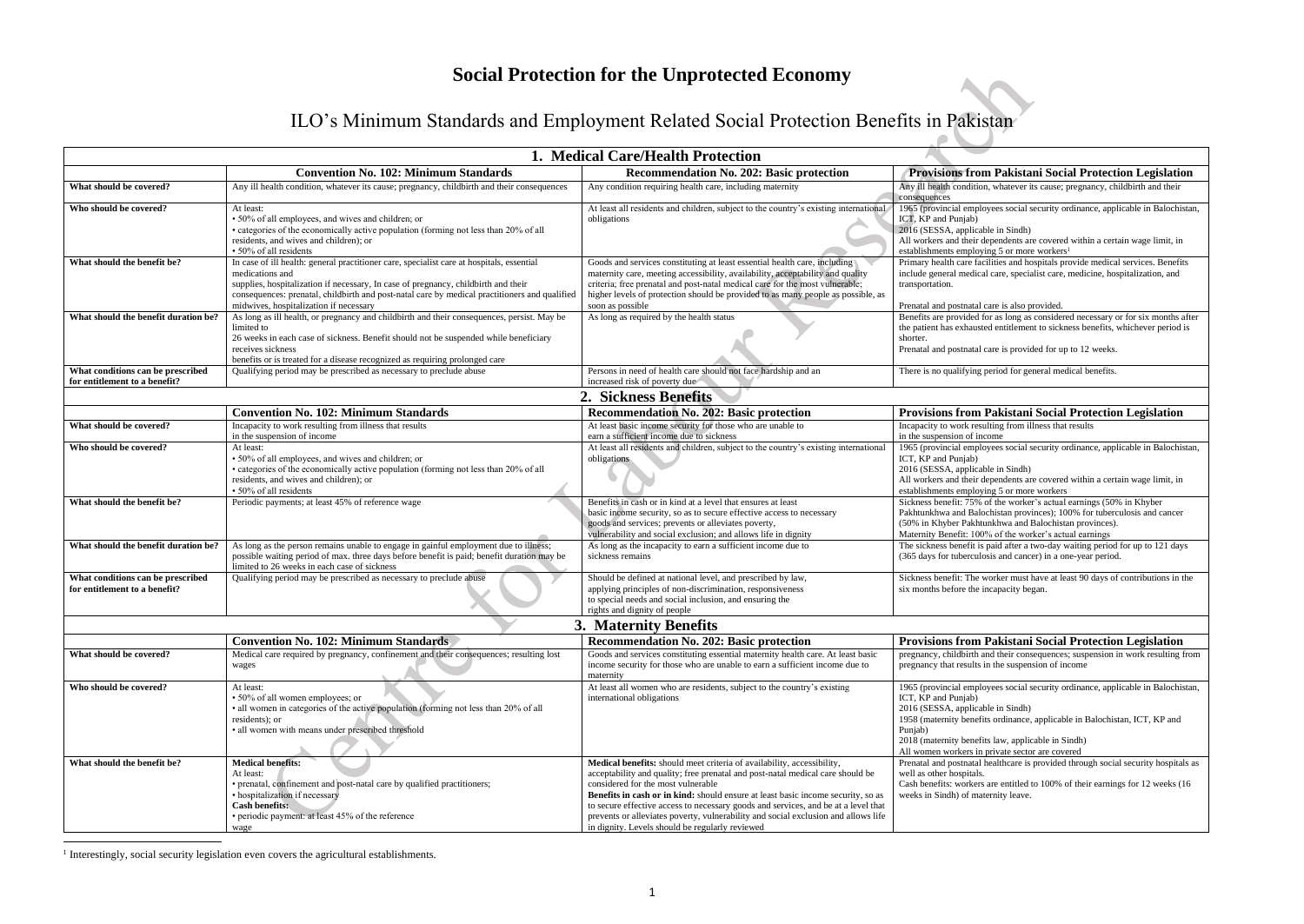ated medical benefits, a person at least 90 days of t six months. er must have at least 180 days of contributions in the 12 iately before the expected date of childbirth.

#### **Pakistani Social Protection Legislation**

es and diseases are covered

<sub>1</sub><br>
1923 (working the Balochistan, ICT, and Punjab) yees social security ordinance, applicable in Balochistan,

fund law, applicable to whole Pakistan) sation law in KP and Standing Orders Law) ompensation law), Standing Orders law; ble in Sindh)

all medical benefits, as described on first page. **benefit**: 60% of the insured worker's earnings (100% in paid by ESSIs for up to 180 days; For those not covered ave to 50% of the worker's monthly earnings for up to one any occupational disease in Sindh),  $33\%$  of monthly vears.

**benefit:** For a total disability (loss of earning capacity of he insured worker's last monthly earnings  $(100\%$  in SIs. For those not covered by ESSIs, employers have to 0.000 rupees in Balochistan and ICT, 300,000 rupees in  $400,000$  rupees in Punjab, and 500,000 rupees in Sindh. **Permanent Partial Disability:** For an assessed loss of earning capacity of at 67%, a percentage of the full permanent disability ing to a schedule in law. For an assessed degree of  $1\%$ , a lump sum is paid.

**SSIs**): a percentage of full permanent disability pension or was entitled to receive

flower); 20% (orphan/dependent parents) 40% to full  $n$ g if no other dependent is alive

 $\overline{\text{words}}$  workers (widows) equal to 130 days' wages

 $Int: 30 \text{ days of sickness benefit (minimum amount is}$ 

by ESSIs, employers have to pay a lump sum of chistan and ICT, 300,000 rupees in Khyber Pakhtunkhwa, jab, and 500,000 rupees in Sindh in the case of worker's

rupees, paid by WWF

**computance:** all such cases not covered by workers are covered by group insurance. Benefit is the same as sation law.

**benefit**: 180 days (ESSI); one year (employer liability); ccupational disease in Sindh), five years (employer

**benefit:** for life (ESSI); lump sum (employer liability) **Parability:** lump sum (ESSI) **SSIs):** for life for

siblings/unmarried daughters (ESSI), 16 years or 21 years mp sum (employer liability)

ed with an occupational disease or injury

#### **Pakistani Social Protection Legislation**

is covered for insured workers

<sub>2</sub>e benefits law)

ge benefits law in Sindh)

Let are covered (establishments employing 5 or more

| What should the benefit duration be?                               | At least 12 weeks for cash benefits                                                                                                                                                                                                                                                                                                                                                                                                                                                                                                                                                                                                                                                                       | As long as the incapacity to earn a sufficient income remains                                                                                                                                                                                                                                      | 12 weeks in all provinces except Sindh<br>16 weeks in Sindh                                                                                                                                                                                                                                                                                                                                                                                                                                                                                                                                                                                                                                                                                                                                                                                                                                                                                                                                                                                                                                                                                                                                                         |
|--------------------------------------------------------------------|-----------------------------------------------------------------------------------------------------------------------------------------------------------------------------------------------------------------------------------------------------------------------------------------------------------------------------------------------------------------------------------------------------------------------------------------------------------------------------------------------------------------------------------------------------------------------------------------------------------------------------------------------------------------------------------------------------------|----------------------------------------------------------------------------------------------------------------------------------------------------------------------------------------------------------------------------------------------------------------------------------------------------|---------------------------------------------------------------------------------------------------------------------------------------------------------------------------------------------------------------------------------------------------------------------------------------------------------------------------------------------------------------------------------------------------------------------------------------------------------------------------------------------------------------------------------------------------------------------------------------------------------------------------------------------------------------------------------------------------------------------------------------------------------------------------------------------------------------------------------------------------------------------------------------------------------------------------------------------------------------------------------------------------------------------------------------------------------------------------------------------------------------------------------------------------------------------------------------------------------------------|
| What conditions can be prescribed<br>for entitlement to a benefit? | As considered necessary to preclude abuse                                                                                                                                                                                                                                                                                                                                                                                                                                                                                                                                                                                                                                                                 | Should be defined at national level, and prescribed by law, applying principles<br>of non-discrimination, responsiveness to special needs and social inclusion, and<br>ensuring the rights and dignity of people                                                                                   | To access maternity related medical be<br>contributions in the last six months.<br>Cash benefit: The worker must have at<br>calendar months immediately before th                                                                                                                                                                                                                                                                                                                                                                                                                                                                                                                                                                                                                                                                                                                                                                                                                                                                                                                                                                                                                                                   |
|                                                                    |                                                                                                                                                                                                                                                                                                                                                                                                                                                                                                                                                                                                                                                                                                           | 4. Employment Injury Benefits                                                                                                                                                                                                                                                                      |                                                                                                                                                                                                                                                                                                                                                                                                                                                                                                                                                                                                                                                                                                                                                                                                                                                                                                                                                                                                                                                                                                                                                                                                                     |
|                                                                    | <b>Convention No. 102: Minimum Standards</b>                                                                                                                                                                                                                                                                                                                                                                                                                                                                                                                                                                                                                                                              | <b>Recommendation No. 202: Basic protection</b>                                                                                                                                                                                                                                                    | <b>Provisions from Pakistani So</b>                                                                                                                                                                                                                                                                                                                                                                                                                                                                                                                                                                                                                                                                                                                                                                                                                                                                                                                                                                                                                                                                                                                                                                                 |
| What should be covered?                                            | Ill health; and incapacity for work due to work-related accident or disease, resulting in                                                                                                                                                                                                                                                                                                                                                                                                                                                                                                                                                                                                                 | At least basic income security for those who are unable to earn a sufficient                                                                                                                                                                                                                       | All occupational injuries and diseases a                                                                                                                                                                                                                                                                                                                                                                                                                                                                                                                                                                                                                                                                                                                                                                                                                                                                                                                                                                                                                                                                                                                                                                            |
|                                                                    | suspension of earnings; total loss of earning capacity or partial loss at a prescribed<br>degree, likely to be permanent, or corresponding loss of faculty; loss of support for the<br>family in case of death of breadwinner                                                                                                                                                                                                                                                                                                                                                                                                                                                                             | income due to employment injury                                                                                                                                                                                                                                                                    |                                                                                                                                                                                                                                                                                                                                                                                                                                                                                                                                                                                                                                                                                                                                                                                                                                                                                                                                                                                                                                                                                                                                                                                                                     |
| Who should be covered?                                             | At least 50% of all employees and their wives and children                                                                                                                                                                                                                                                                                                                                                                                                                                                                                                                                                                                                                                                | At least all residents of active age, subject to the country's existing<br>international obligations                                                                                                                                                                                               | 1923 (workmen's compensation law, a<br>1965 (provincial employees social secu<br>ICT, KP and Punjab)<br>1971 (workers welfare fund law, applic<br>2013 (workers compensation law in KI<br>2015 (Sindh workers compensation lav<br>2016 (SESSA, applicable in Sindh)<br>All workers are covered                                                                                                                                                                                                                                                                                                                                                                                                                                                                                                                                                                                                                                                                                                                                                                                                                                                                                                                      |
| What should the benefit be?                                        | Medical care and allied benefits: general practitioner, specialist, dental care, nursing care;<br>medication, rehabilitation, prosthetics etc., with a view to maintaining, restoring or<br>improving health and ability to work and attend to personal needs<br><b>Cash benefits:</b><br>• Periodic payments: at least 50% of reference wage in cases of incapacity to work or<br>invalidity; at least 40% of reference wage in cases of death of breadwinner<br>• Adjustment of long-term benefits following substantial changes in general level of<br>earnings and/or cost of living<br>• Lump sum if incapacity is slight and competent authority is satisfied that the sum will be<br>used properly | Benefits in cash or in kind at a level that ensures at least basic income security,<br>so as to secure effective access to necessary goods and services; prevents or<br>alleviates poverty, vulnerability and social exclusion; and allows life in dignity.<br>Levels should be regularly reviewed | Workers are entitled to all medical ben<br>Temporary disability benefit: 60% of<br>Punjab and Sindh) are paid by ESSIs fo<br>by ESSIs, employers have to 50% of the<br>year; for lung disease (any occupationa<br>earnings for up to five years.<br>Permanent disability benefit: For a to<br>at least 67%), 75% of the insured work<br>Punjab) are paid by ESSIs. For those n<br>pay a lump sum of 200,000 rupees in B<br>Khyber Pakhtunkhwa, 400,000 rupees<br>Permanent Partial Disability: For an<br>least 21% but less than 67%, a percenta<br>pension is paid, according to a schedule<br>disability of less than 21%, a lump sun<br>Survivors' benefit (ESSIs): a percenta<br>the deceased received or was entitled to<br>60% (widow/needy widower); 20% (or<br>orphan; 50% to a sibling if no other de-<br>Iddat benefit to women workers (widov<br>Funeral grant/death grant: 30 days of si<br>1500)<br>For those not covered by ESSIs, emplo<br>200,000 rupees in Balochistan and ICT<br>400,000 rupees in Punjab, and 500,000<br>death.<br>Death Grant: 500,000 rupees, paid by<br><b>Compulsory Group Insurance: all su</b><br>compensation or ESSI are covered by g<br>under workers compensation law. |
| What should the benefit duration be?                               | As long as the person is in need of health care or remains incapacitated<br>No waiting period except for temporary incapacity to work for a maximum of three days                                                                                                                                                                                                                                                                                                                                                                                                                                                                                                                                         | As long as the incapacity to earn a sufficient income remains                                                                                                                                                                                                                                      | Temporary disability benefit: 180 da<br>for lung disease (any occupational dise<br>liability).<br>Permanent disability benefit: for life<br>Permanent Partial Disability: lump s<br>Survivors' benefit (ESSIs): for life fo<br>widow/widow/parents/siblings/unmarr<br>for students (ESSI); lump sum (employ                                                                                                                                                                                                                                                                                                                                                                                                                                                                                                                                                                                                                                                                                                                                                                                                                                                                                                         |
| What conditions can be prescribed<br>for entitlement to a benefit? | No qualifying period allowed for benefits to injured persons<br>For dependants, benefit may be made conditional on spouse being presumed incapable of<br>self-support and children remaining under a prescribed age                                                                                                                                                                                                                                                                                                                                                                                                                                                                                       | Should be defined at national level and prescribed by law, applying the<br>principles of non-discrimination, responsiveness to special needs and social<br>inclusion, and ensuring the rights and dignity of the injured people                                                                    | Worker must be assessed with an occu                                                                                                                                                                                                                                                                                                                                                                                                                                                                                                                                                                                                                                                                                                                                                                                                                                                                                                                                                                                                                                                                                                                                                                                |
|                                                                    |                                                                                                                                                                                                                                                                                                                                                                                                                                                                                                                                                                                                                                                                                                           | 5. Old Age Pensions                                                                                                                                                                                                                                                                                |                                                                                                                                                                                                                                                                                                                                                                                                                                                                                                                                                                                                                                                                                                                                                                                                                                                                                                                                                                                                                                                                                                                                                                                                                     |
|                                                                    |                                                                                                                                                                                                                                                                                                                                                                                                                                                                                                                                                                                                                                                                                                           |                                                                                                                                                                                                                                                                                                    |                                                                                                                                                                                                                                                                                                                                                                                                                                                                                                                                                                                                                                                                                                                                                                                                                                                                                                                                                                                                                                                                                                                                                                                                                     |
| What should be covered?                                            | <b>Convention No. 102: Minimum Standards</b><br>Survival beyond a prescribed age (65 or higher according to working ability of elderly                                                                                                                                                                                                                                                                                                                                                                                                                                                                                                                                                                    | Recommendation No. 202: Basic protection<br>At least basic income security for older persons                                                                                                                                                                                                       | Provisions from Pakistani So<br>Basic income security is covered for in                                                                                                                                                                                                                                                                                                                                                                                                                                                                                                                                                                                                                                                                                                                                                                                                                                                                                                                                                                                                                                                                                                                                             |
|                                                                    | persons in country)                                                                                                                                                                                                                                                                                                                                                                                                                                                                                                                                                                                                                                                                                       |                                                                                                                                                                                                                                                                                                    |                                                                                                                                                                                                                                                                                                                                                                                                                                                                                                                                                                                                                                                                                                                                                                                                                                                                                                                                                                                                                                                                                                                                                                                                                     |
| Who should be covered?                                             | At least:<br>• 50% of all employees; or<br>• categories of active population (forming not less than 20% of all residents); or<br>· all residents with means under prescribed threshold                                                                                                                                                                                                                                                                                                                                                                                                                                                                                                                    | All residents of a nationally prescribed age, subject to the country's existing<br>international obligations                                                                                                                                                                                       | 1976 (employees old age benefits law)<br>2014 (employees old age benefits law i<br>All private sector workers are covered<br>workers)                                                                                                                                                                                                                                                                                                                                                                                                                                                                                                                                                                                                                                                                                                                                                                                                                                                                                                                                                                                                                                                                               |